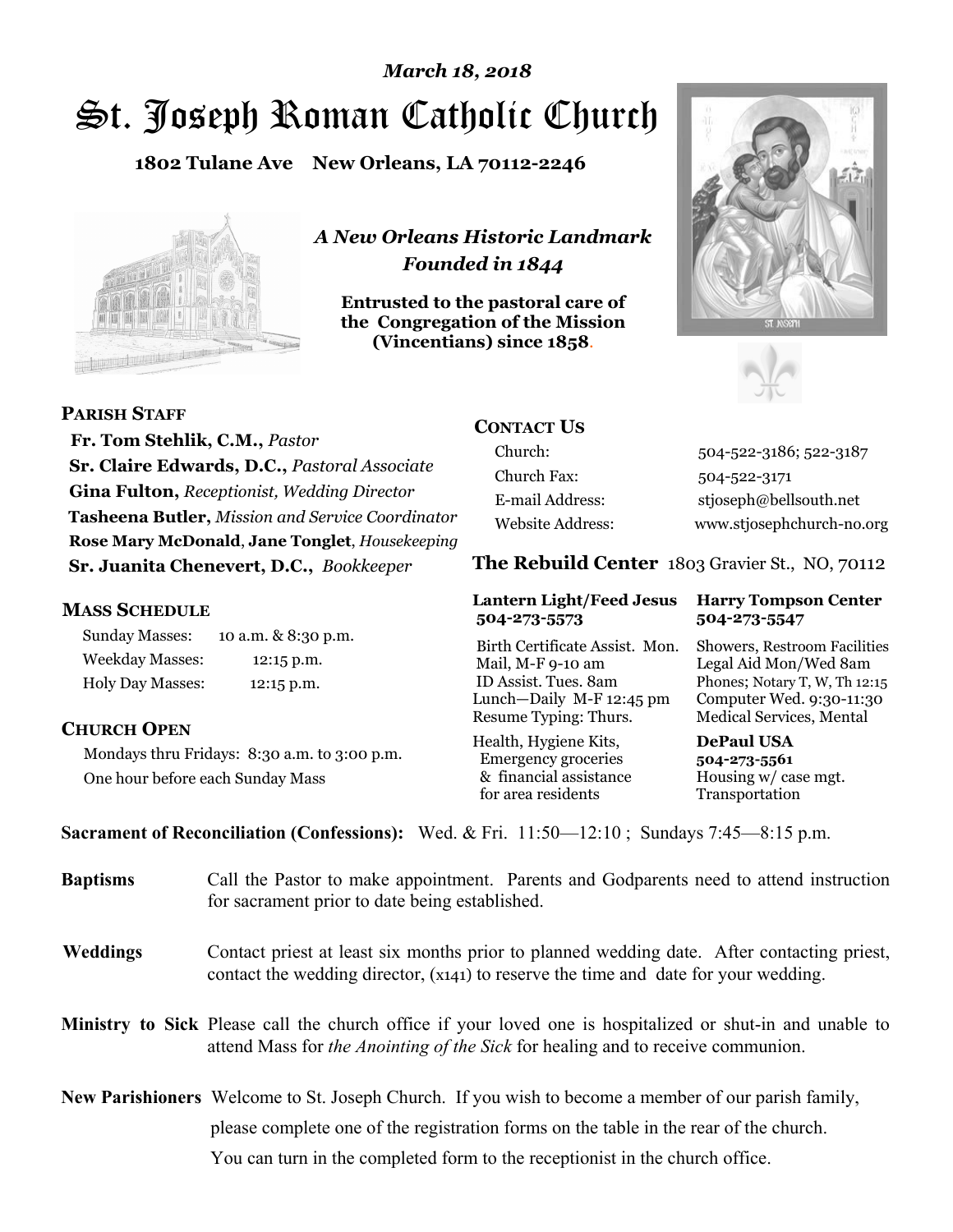# **Fifth Sunday of Lent** March 18, 2018

٦



 **10:00 am Gerry Orkus (+); Sherman Peters (+); Ernest Foucha (+); John Payne Payne (+) 8:30 pm** *St. Joseph Parishioners and Benefactors* **(Monique Massey (+); Roosevelt Short (+)** 

|                                                  | <b>READINGS FOR THE WEEK</b>                                           |
|--------------------------------------------------|------------------------------------------------------------------------|
| Monday, March 19, 2017—St. Joseph                | <b>Sunday, March 18</b> One in Faith #992                              |
| 12:00 p.m. Friends of St. Joseph                 | (Readings in Mass booklet)<br>Monday:                                  |
| Tuesday, March 20, 2017-                         |                                                                        |
| 12:15 p.m. The von Almen Family                  | Tuesday: Nm 21:4-9; Ps 102:2-21; Jn 8:21-30                            |
|                                                  | Wed.: Dn 3:14-20, 91-95; Dn 3; Jn 8:31-42                              |
| Wednesday, March 21, 2017—                       |                                                                        |
| 12:15 p.m. Sr. Juanita Chenevert, DC             | Thurs: Gn 17:3-9; Ps 105:4-9; Jn 8:51-59                               |
|                                                  | Fri.: Jer 20:10-13; Ps 18:2-7; Jn 10:31-42                             |
| Thursday, March 22, 2017-                        | Sat.: Ez 37:21-28; Jer 31:10-13; Jn 11:45-56                           |
| 12:15 pm Jane Tonglet                            |                                                                        |
| Friday, March 23, 2017—St. Turibius              | Sunday: Mk 11:1-10: before procession                                  |
|                                                  | Is 50:4-7; Ps 22: 8-9, 17-20, 23-24;<br>Phil 2:6-11; Mk $14:1 - 15:47$ |
| 12:15 pm Theophile Duroncelet (+); Sp. Intention |                                                                        |

#### **YOUR PRAYERS ARE ASKED FOR THE FOLLOWING PARISHIONERS , WHO ARE IN NEED OF HEALING:**

 Willie Arnaudville, Anthony Blaise, Clarke Bordelon, Lawrence & Mamie Brown, Cheryl Butler, John Caron, John Gebbia, Sylvia Daily-Powell, Joseph Delay, Bernardine Dupre, Ben Eble III, Terry Eggleston, Linda Elwood, Heather Faircloth, Winston Falgout, Frances Fiegler, LaDonna Finch, Darrell & Ramona Ford, Fr. Lou Franz, CM, Mark Eiserloh, Warren Frught, Roselyn Hansen, Madonna Hayden, Sarah Hollier-Watkins, Shelia Jones, Louise Sonnier, Bette & Ken Kussman, Landy Lanza, Jannie Ledet, James Leung, Sara Marino, Priscilla Martin, Karen McCoy, Hazel McMiller, Donna Moore, Regina Pichoff, Tina Roderfeld, Pippy Sanders, Anita Schexnayder; Malcolm Taylor, Mel & Gaspar Schiro; Charlie & Joanne Slocum, Fritz Tripkovich, George Tripkovich, Georgiana Prevost, Marion Vaughn, Juanita Ware, Darrell Walker, Warren Webster, Helen Wilson, Mary Willis, Lynn Williams, Monica Whitherspoon.

#### **SANCTUARY CANDLE AND MASS INTENTIONS**

The Sanctuary Candle is burning this week to pray for the eternal rest **Mr. John Powers.** To reserve a date to burn the Candle in memory of someone or for a special intention, please call the church office (522-3186). The Sanctuary Candle offering is \$15 for two weeks. The offering for Mass intentions is \$5.00 per Mass.

# **St. Joseph Alar**

Rituals are expression of life's deepest joys and sorrows in ways that words alone can not express. Think of the way that dance expresses beauty, grace, joy and even praise. Dance is a way of expressing joy and love between a couple. Dance is one of the oldest ways of praising God! David danced in the presence of God to show his joy and praise of the Almighty! Think of how a kiss or hug is a sign of friendship and love. A child who kisses his or her grandmother or grandfather touches their heart and has given them a gift greater than gold.

Meals are rituals that bring families and friends together. They are opportunities for us to renew our bonds of love and commitment, share the gifts that God has given us, and to pray and give thanks and ask God's blessings. The St. Joseph Altar, is a traditional celebration that brings our parish and all of those devoted to St. Joseph together to offer thanks for the blessings that we have received through the care and intercession of Joseph our brother and patron of the universal church. It also allows us to offer our prayers and lift up all those in need of God's grace and blessing. All of the gifts on the altar are donated by the community. Even the pasta is cooked in the kitchens of parishioners. After the Mass, we gather to share the traditional non-meat spaghetti dinner, and all of the fruits veggies, cakes and other gifts are shared with those in need after the altar is taken down at the good pantry and at the meals served M-F at the Rebuild Center. The tradition and ritual of the altar reminds us of the blessings of our faith, our unity and how we are called like St. Joseph to care for Jesus, in our brothers and sisters.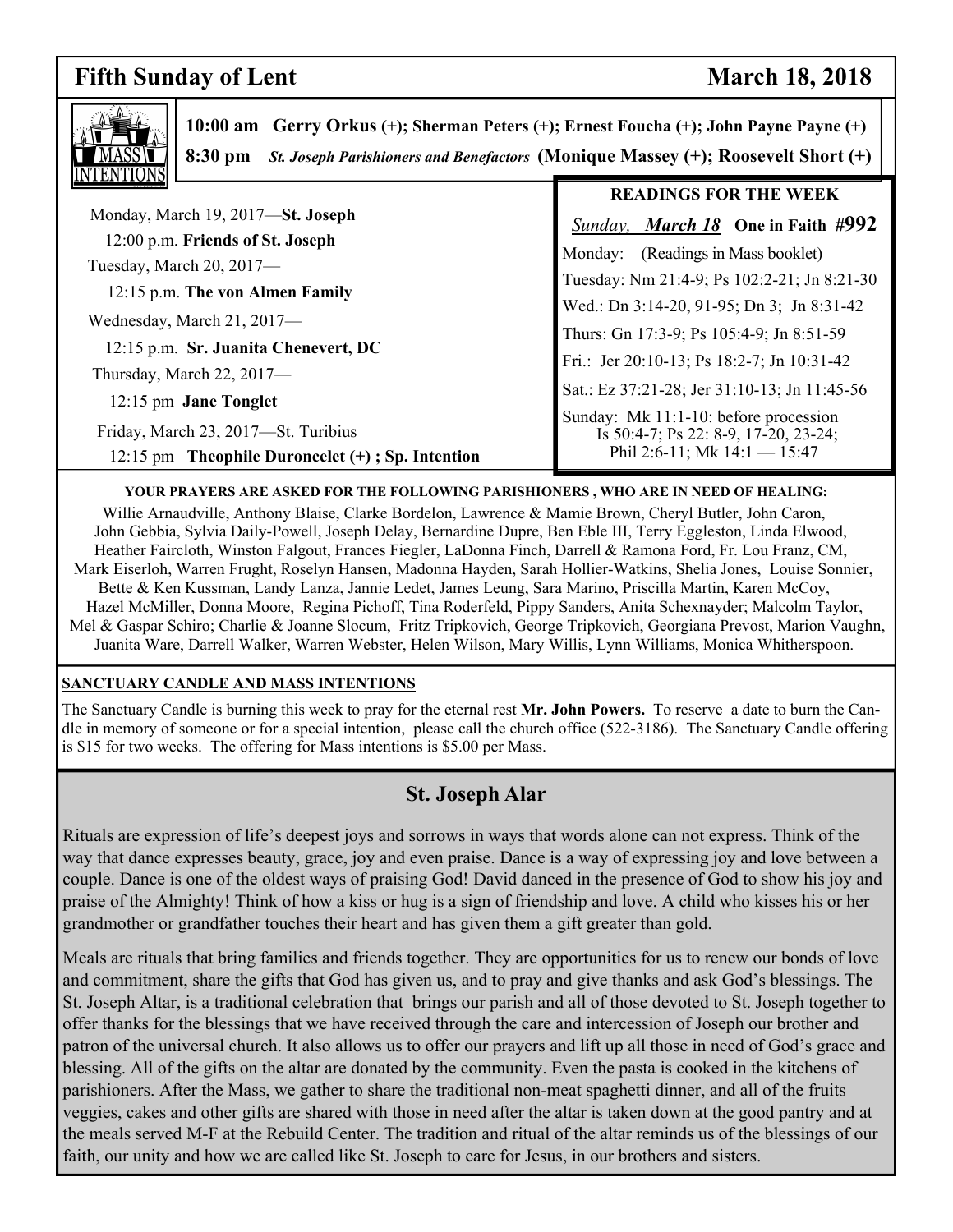I will write my law upon their hearts; I will be their God, and they shall be my people. *— Jeremiah 31:33*

### *PARISH CALENDAR*

Mar. 18 **Children's Sunday Liturgy** (10 am & 8:30 pm)

- Mar. 19 **St. Joseph Altar** *Monday* (9 am to 5 pm) **Noon Mass**
- Mar. 22 **RCIA** *Thursday,* 6:30 pm
- Mar. 23 **Stations of Cross & Fish Fry** *Friday* ( 6:30 pm)

**Prayer Wednesdays in Lent** (Schedule of Prayer & Prayer Leaders) **Format of Wed. Sessions** 

Feb. 21, Consciousness Examen, by Fr. Sylvester Tan, SJ. 5:00—5:15 pm Gathering

Feb 28 Opening your heart and soul to the Lord, by Noel Delery 5:15.......Introduction to prayer

Mar. 7 Coming before God as you are, by Sr. Dot Trosclair, OP 5:30……Prayer Experience

March 14 Poetry and Prayer (Carmelite), by Sr. Beth O.Carm 6:00-6:30 Soup and Bread / Sharing

March 21 *Lectio Divina*, by Alice Hughes

March 28 Imaginative Prayer, by Fr. Louie Arceneaux, CM (**meets here at St. Joseph Church**)

**TREASURE & STEWARDSHIP**

 **Sunday, March 11…....\$ 4,314.00 Catholic Relief Services ….…..1,141.00**   *Thank you for your generosity* 

Please pray for the Elect (those chosen by God and called by name): *Bobby, Dion, Donny, Genevieve, Jafrieda, Jonathan, Lisa, and Rob***.** 



# **Pope Francis'** *March* **Intention**

That the Church may appreciate the urgency of formation in spiritual discernment, both on the personal and communitarian levels.

**Lenten Practices:**

**F a s t i n g & P e n a n c e**

**C h a r i t y & S e r v I c e** 

 **P r a y e r**



# **TODAY'S READINGS**

**First Reading** — I will place my law within them and write it upon their hearts. (Jeremiah 31:31-34)

**Psalm** — Create a clean heart in me, O God (Psalm 51)

**Second Reading** — Christ became the source of eternal salvation for all who obey him (Hebrews 5:7-9)

**Gospel** — If a grain of wheat falls to the ground and dies, it produces much fruit (John 12:20-33)

# **SAVED BY GOD'S LOVE**

 Because the people broke the old covenant, God promised a new covenant, not in the blood of oxen and other animals, but in the blood of the Son, Jesus Christ. This new covenant, foreseen from afar by Jeremiah and the prophets, was not to be engraved on stone, or written on paper, but carved on our hearts, so that we might know God intimately. Not by keeping many laws are we to be saved, but by the love of God, living and real in our hearts through the sacrifice of Christ.

 Our Eucharist is the pledge of that indwelling of Christ, and of our response of praise and thanksgiving to God for the mercy, love, and kindness shown to us in forgiving our sins and cleansing our hearts of everything evil. God issues this invitation to intimacy by offering us the chance to have our sufferings transformed into the perfect love of the Savior, who first loved us.

#### **CHARTER FOR THE PROTECTION OF CHILDREN AND YOUNG PEOPLE**

In response to the Charter for the Protection of Children and Young People from the United States Conference of Catholic Bishops, the Archdiocese of New Orleans continues to make the Hot Line available for anyone who has been hurt or sexually abused by anyone who works for the Church. The Hot Line continues to be available; the number is (504) 522-5019. In continuing our commitment to support and to heal, we invite and encourage individuals who have been hurt or sexually abused recently or in the past by clergy, religious or other employees of the Archdiocese to call our Hot Line and your message will be received confidentially by a mental health professional. Anyone can make a direct call during regular business hours to the Victims' Assistance Coordinator at (504) 861-6253.